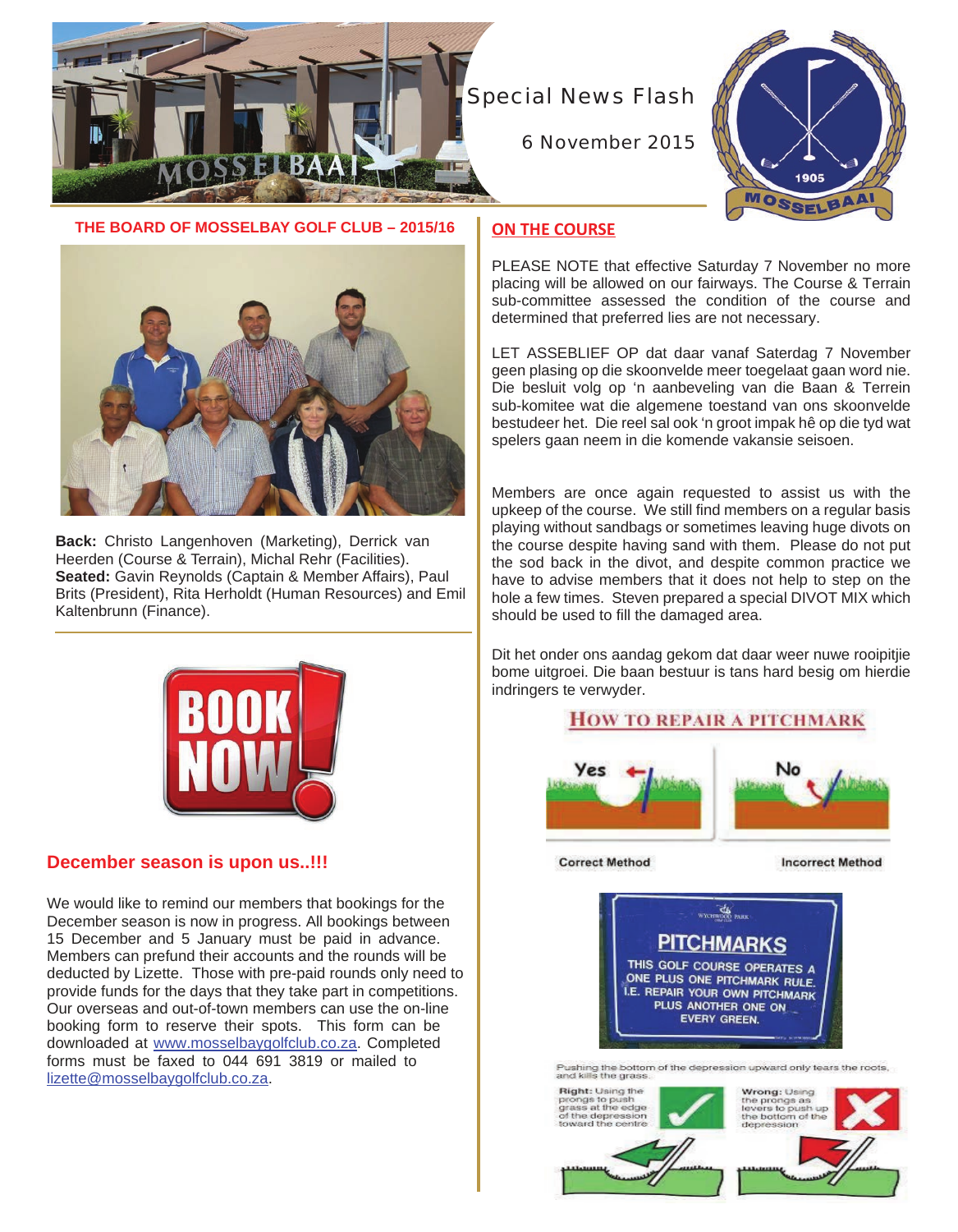## **MEMBER GUESTS**

The Board assessed the previous December season in respect of the number of member guest rounds utilised and the financial impact this had on our figures. They decided to allow members to use their full complement of 5 guests during December. The rate will be fixed at R350 per member guest round (excluding competition fee) for the period 15 December till 5 January. The member must play with his/her guest(s) and have to announce them in the pro shop.

#### **DRANK PRYSE**

Die styging in kostes wat met die drankbedryf gepaardgaan het die Raad genoodsaak om die Klub se verkooppryse dienooreenkomstig aan te pas. Om die lede hiermee te help en om die oorskakeling na die hoër pryse te help absorbeer gaan die lede se afslag by die kroeg verhoog word van 10% na 15% vir die periode 1 – 31 Desember 2015. Op 1 Januarie 2016 sal dit teruggeskakel word na 10%. Hierdie vergunning geld slegs vir die kroeg.

### **BUURTWAG**

Tydens onlangse gesprekvoering met die hoof van die SAPS in Mosselbaai is aan ons gekommunikeer hoe effektief die nuwe buurtwag stelsel is en die invloed wat dit het op die kleiner misdaad statistieke. Die Klub het, aangesien ons ook tot 'n groot mate daarby baat vind, besluit om betrokke te raak en sal die groep bystaan met die verskaf van ons fasilitiete vir hulle byeenkomste. Graag versoek ons hiermee die lede om by hierdie groep betrokke te raak en bystand te verleen waar dit benodig word.



**Results / Uitslae**

| <b>IND STABLEFORD</b>  |                              |            |  |  |
|------------------------|------------------------------|------------|--|--|
|                        | <b>PLAYERS IN FIELD: 156</b> | 31/10/2015 |  |  |
| A DIVISION 0-13        |                              |            |  |  |
| 1                      | <b>FANUS MINNAAR</b>         | 43         |  |  |
|                        | <b>B DIVISION 14-22</b>      |            |  |  |
| 1                      | <b>RUDOLPH SONNEKUS</b>      | 43         |  |  |
| C DIVISION 23+         |                              |            |  |  |
| 1                      | <b>LAETITIA HIGGS</b>        | 40         |  |  |
|                        |                              |            |  |  |
| 4                      | <b>NOEL DOMINGO</b>          | 43         |  |  |
| 5                      | <b>GAIL BOTHA</b>            | 43         |  |  |
| 6                      | <b>WALDO VORSTER</b>         | 42         |  |  |
| 7                      | <b>BART SAAYMAN</b>          | 42         |  |  |
| 8                      | <b>URICH STEINHOBEL</b>      | 41         |  |  |
| <b>NEAREST THE PIN</b> |                              |            |  |  |
| 4                      | DENZIL FRANS                 |            |  |  |
| 15                     | BAREND KLINDT                |            |  |  |

|                         | <b>COASTAL MEATS</b>     |                        |  |  |
|-------------------------|--------------------------|------------------------|--|--|
|                         | AANTAL SPELERS: 126      | <b>4 NOVEMBER 2015</b> |  |  |
|                         | A DIVISION 0-13          |                        |  |  |
| 1                       | <b>JOHAN GRIESEL</b>     | 43                     |  |  |
| <b>B DIVISION 14-22</b> |                          |                        |  |  |
| 1                       | <b>SAKKIE VENTER</b>     | 40                     |  |  |
| C DIVISON 23+           |                          |                        |  |  |
| 1                       | <b>NEELS MOSTERT</b>     | 36                     |  |  |
|                         |                          |                        |  |  |
| 4                       | ERICK BARKHUIZEN         | 40                     |  |  |
| 5                       | DANIE VAN LAMNGELAAR     | 40                     |  |  |
| 6                       | <b>WALDO VORSTER</b>     | 39                     |  |  |
| 7                       | <b>JONATHON SHELVER</b>  | 39                     |  |  |
| 8                       | ROBERT STRYDOM           | 39                     |  |  |
| NAASTE AAN DIE PEN      |                          |                        |  |  |
| 8                       | <b>LES DE JAGER</b>      |                        |  |  |
| 15                      | <b>JACQUES BORCHARDT</b> |                        |  |  |



**Enjoy your golf this week.**

**Louw & Team**